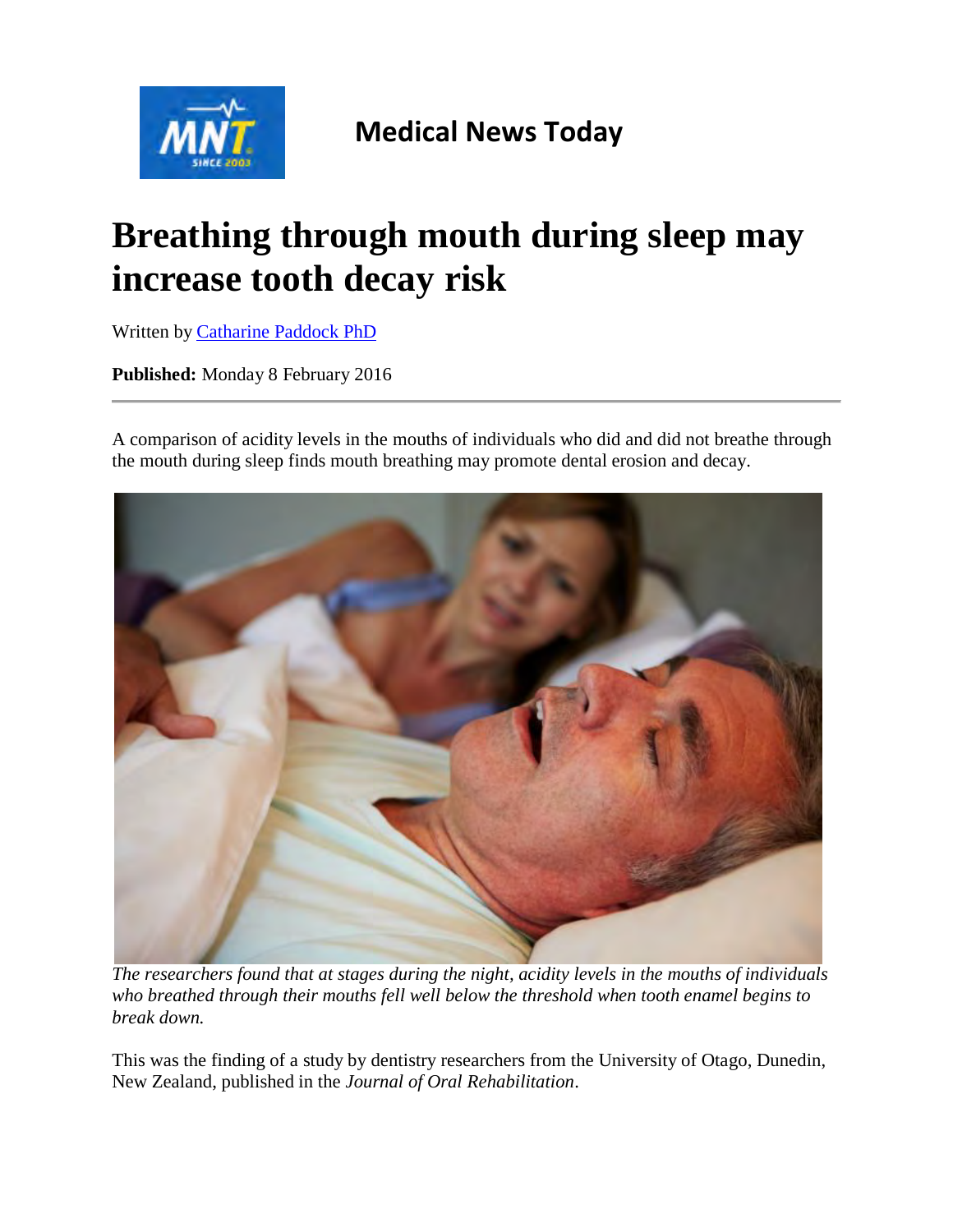#### **The researchers note that dentists are reporting an increasing number of patients who complain of dry mouth, especially during sleep or upon awakening.**

Mouth breathing during sleep can dry up saliva, which is an important defense mechanism for preventing the mouth becoming too acidic. Previous studies suggest that dry-mouth individuals run a higher risk of erosion than individuals with normal salivary secretion rates.

Acidity leads to loss of tooth enamel through erosion (the direct effect of acid without the influence of bacteria) and tooth decay or caries (the effect of bacteria breaking down foods to produce acid).

For the new study, the researchers decided to investigate what happens to acidity levels in the mouth during open- and closed-mouth sleep.

They measured pH and temperature levels in the mouths of 10 healthy volunteers as they alternately slept without and with a nose clip that forced them to breathe through the mouth.

Ranging from 0-14, pH is a measure of acidity. A pH of 7 is neutral, a pH under 7 is acidic, and a pH above 7 is basic or alkaline.

### **Acidity levels significantly higher with mouth breathing**

The volunteers were fitted with a device that continuously measured the pH and temperature of the "palatal aspect of the upper central incisors" inside their mouths. They wore it for two sets of 48 hours.

To force them to breathe through their mouths as they slept, the volunteers wore the nose clip for two nights of the four. To balance any potential bias from the wearing sequence, five of them wore the clip the first night and the others wore it the second night at each of the 48-hour sessions.

#### **The results showed that on average, daytime mouth pH was 7.3, and during sleep it was 7.0. The mean mouth pH during sleep with mouth breathing was 6.6, "which was statistically significant compared with the normal sleep condition," note the authors.**

Lead author Joanne Choi, a PhD student in the Faculty of Dentistry in the Sir John Walsh Research Institute at Otago, explains there were noticeable differences in variation of pH:

"Intraoral pH decreased slowly over the hours of sleep in all participants, but showed greater falls over a longer period of time when participants were forced to mouth breathe."

**She adds that at stages during the night, pH levels inside the mouth dropped to 3.6 in individuals who breathed through their mouths. This is well below the threshold (pH 5.5) for when tooth enamel starts to break down.**